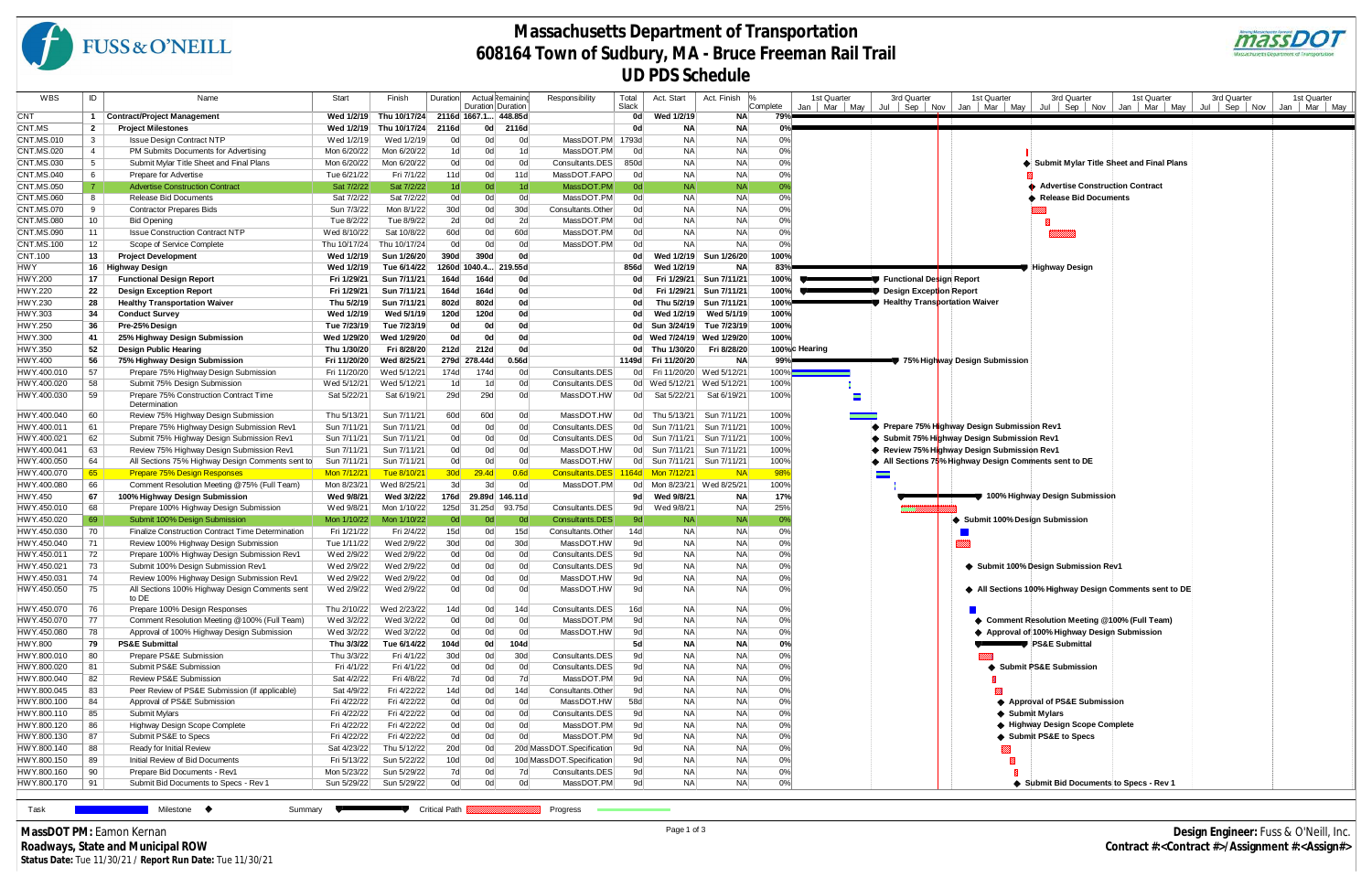| WBS                        | ID         | Name                                                                              | Start                      | Finish                    | Duration              | Actual Remainind<br>Duration Duration |        | Responsibility           | Total<br>Slack | Act. Start                   | Act. Finish  %          | Complete        |     | 1st Quarter<br>Mar   May | 3rd Quarter<br>$Jul \,   \, Sep \,   \, Nov$ | 1st Quarter              | 3rd Quarter                                  | 1st Quarter     | 3rd Quarter              | 1st Quarter    |
|----------------------------|------------|-----------------------------------------------------------------------------------|----------------------------|---------------------------|-----------------------|---------------------------------------|--------|--------------------------|----------------|------------------------------|-------------------------|-----------------|-----|--------------------------|----------------------------------------------|--------------------------|----------------------------------------------|-----------------|--------------------------|----------------|
| HWY.800.180                | 92         | Approval of Bid Documents to Specs - Rev 1                                        | Mon 5/30/22                | Wed 6/1/22                | 3d                    | 0d                                    |        | 3d MassDOT.Specification | 9d             | NA                           | NA.                     | 0%              | Jan |                          |                                              | Jan   Mar   May          | Jul   Sep   Nov                              | Jan   Mar   May | $Jul \t\t\t Sep \t\tNow$ | Mar May<br>Jan |
| HWY.800.190                | 93         | Submit to FAPRO                                                                   | Sun 6/5/22                 | Sun 6/5/22                | 0d                    | 0d                                    | 0d     | MassDOT.PM               | 5d             | NA                           | NA.                     | 0%              |     |                          |                                              |                          | ♦ Submit to FAPRO                            |                 |                          |                |
| HWY.800.200                | 94         | Ready for Final Review                                                            | Mon 6/6/22                 | Tue 6/7/22                | 2d                    | 0d                                    |        | 2d MassDOT.Specification | 5d             | NA                           | NA.                     | 0%              |     |                          |                                              |                          |                                              |                 |                          |                |
| HWY.800.210                | 95         | Final Review of Bid Documents                                                     | Wed 6/8/22                 | Thu 6/9/22                | 2d                    | 0d                                    |        | 2d MassDOT.Specification | 5d             | NA                           | NA.                     | 0%              |     |                          |                                              |                          |                                              |                 |                          |                |
| HWY.800.220                | 96         | Prepare Bid Documents - Rev 2                                                     | Thu 6/9/22                 | Thu 6/9/22                | 0d                    | 0d                                    | 0d     | Consultants.DES          | 5d             | NA                           | NA.                     | 0%              |     |                          |                                              |                          | ♦ Prepare Bid Documents - Rev 2              |                 |                          |                |
| HWY.800.230                | 97         | Submit Bid Documents - Rev 2                                                      | Thu 6/9/22                 | Thu 6/9/22                | 0d                    | 0d                                    | 0d     | MassDOT.PM               | 5d             | NA                           | NA.                     | 0%              |     |                          |                                              |                          | Submit Bid Documents - Rev 2                 |                 |                          |                |
|                            |            |                                                                                   |                            |                           |                       | 0d                                    |        |                          | 5d             | NA                           |                         |                 |     |                          |                                              |                          |                                              |                 |                          |                |
| HWY.800.240                | 98         | Prepare Bid Package                                                               | Fri 6/10/22                | Tue 6/14/22<br>Thu 2/4/21 | 5d<br>645d            | 0d                                    | 645d   | 5d MassDOT.Specification | 1351d          | <b>NA</b>                    | NA.                     | 0%              |     | 0% Highway/Bridge Design |                                              |                          |                                              |                 |                          |                |
| BRD                        | 99         | <b>Highway/Bridge Design</b>                                                      | Thu 5/2/19                 |                           |                       |                                       | 645d   |                          |                | <b>NA</b>                    | <b>NA</b>               |                 |     |                          |                                              |                          |                                              |                 |                          |                |
| BRD.600                    | 100        | <b>Geotechnical Design</b>                                                        | Thu 5/2/19                 | Thu 2/4/21                | 645d                  | 0d                                    |        |                          | 1351d          |                              | <b>NA</b>               |                 |     | 0% Geotechnical Design   |                                              |                          |                                              |                 |                          |                |
| ENV                        |            | 107 Environmental                                                                 | Wed 1/2/19                 | Sun 4/10/22               | 1195d 658.38d 536.62d |                                       |        |                          | 921 d          | Wed 1/2/19                   | <b>NA</b>               | 55%             |     |                          |                                              | <b>■ Environmental</b>   |                                              |                 |                          |                |
| ENV.MS                     | 108        | <b>Environmental Milestones</b>                                                   | <b>Wed 1/6/21</b>          | Sun 4/10/22               | 460d 379.14d          |                                       | 80.86d |                          | 70d            | Wed 1/6/21                   | <b>NA</b>               | 82%             |     |                          |                                              |                          | <b>Environmental Milestones</b>              |                 |                          |                |
| <b>ENV.MS.010</b>          | 109        | Wetland Permits Filed                                                             | Sun 12/12/21               | Sun 12/12/21              | 0d                    | 0 <sub>d</sub>                        | 0d     | MassDOT.ENV              | 189d           | <b>NA</b>                    | <b>NA</b>               | 0%              |     |                          |                                              | ♦ Wetland Permits Filed  |                                              |                 |                          |                |
| ENV.MS.*                   | 110        | Submit Draft ENF                                                                  | Wed 1/6/21                 | Wed 5/12/21               | 127d                  | 127d                                  | 0d     | Consultants.DES          | 0d             | Wed 1/6/21                   | Wed 5/12/21             | 100%            |     |                          |                                              |                          |                                              |                 |                          |                |
| ENV.MS.*                   | 111        | <b>Review ENF</b>                                                                 | Thu 5/13/21                | Tue 8/10/21               | 90d                   | 90d                                   | 0d     | MassDOT.ENV              |                | 0d Thu 5/13/21               | Tue 8/10/21             | 100%            |     |                          |                                              |                          |                                              |                 |                          |                |
| ENV.MS.'                   | 112        | <b>Revise ENF</b>                                                                 | Wed 9/8/21                 | Thu 10/28/21              | 51d                   | 51d                                   | 0d     | Consultants.DES          |                | 0d Wed 9/8/21                | Thu 10/28/21            | 100%            |     |                          |                                              |                          |                                              |                 |                          |                |
| ENV.MS.                    | 113        | MassDOT final ENF Review/Coordination                                             | Fri 10/29/21               | Sun 11/7/21               | 10d                   | 10d                                   | 0d     | MassDOT.ENV              |                | 0d Fri 10/29/21              | Sun 11/7/21             | 100%            |     |                          |                                              |                          |                                              |                 |                          |                |
| ENV.MS.'                   | 114        | File ENF                                                                          | Mon 11/8/21                | Mon 11/15/21              | 8d                    | 8d                                    | 0d     | MassDOT.ENV              |                | 0d Mon 11/8/21 Mon 11/15/21  |                         | 100%            |     |                          |                                              |                          |                                              |                 |                          |                |
| ENV.MS.'                   | 115        | MEPA approval of ENF                                                              | Tue 11/16/21               | Sun 2/13/22               | 90d                   | 0d                                    | 90d    | Agencies.MEPA            | 126d           | <b>NA</b>                    | <b>NA</b>               | 0%              |     |                          |                                              |                          |                                              |                 |                          |                |
| ENV.MS.*                   | 116        | Submit Chapter 91 Determination Application                                       | Wed 5/5/21                 | Wed 5/5/21                | 1d                    | 1d                                    | 0d     | Consultants.DES          |                | 0d Wed 5/5/21                | Wed 5/5/21              | 100%            |     |                          |                                              |                          |                                              |                 |                          |                |
| ENV.MS.                    | 117        | MassDEP Review of Chapter 91                                                      | Thu 5/6/21                 | Sun 7/4/21                | 60d                   | 60d                                   | 0d     | Agencies.DEP             | 0d             | Thu 5/6/21                   | Sun 7/4/21              | 100%            |     |                          |                                              |                          |                                              |                 |                          |                |
| ENV.MS.*                   | 118        | Respond to MassDEP Review Comments                                                | Mon 7/5/21                 | Tue 8/3/21                | 30d                   | 30d                                   | 0d     | Consultants.DES          | 0d             | Mon 7/5/21                   | Tue 8/3/21              | 100%            |     |                          |                                              |                          |                                              |                 |                          |                |
| ENV.MS.'                   | 119        | MassDEP approval of Chapter 91 Negative                                           | Wed 8/4/21                 | Fri 9/17/21               | 45d                   | 45d                                   | 0d     | Agencies.DEP             |                | 0d Wed 8/4/21                | Fri 9/17/21             | 100%            |     |                          |                                              |                          |                                              |                 |                          |                |
| ENV.MS.020                 | 120        | Determination / Minor Modification Status<br><b>Issue Environmental Clearance</b> | Sun 4/10/22                | Sun 4/10/22               | 0d                    | 0d                                    | 0d     | MassDOT.ENV              | 70d            | NA                           | NA.                     | 0%              |     |                          |                                              |                          | Simulation Separate Superior Separate        |                 |                          |                |
| ENV.151                    | 121        | 25% Early Environmental Coordination                                              | <b>Wed 1/2/19</b>          | Wed 11/20/19              | 323d                  | 0d                                    | 323d   |                          | 1793d          | <b>NA</b>                    | <b>NA</b>               | 0%              |     |                          |                                              |                          |                                              |                 |                          |                |
| ENV.152                    | 126        | <b>State or Federal Historic Review</b>                                           | Sun 9/22/19                | Sun 1/16/22               | 848d 797.42d          |                                       | 50.58d |                          | 6d l           | Sun 9/22/19                  | <b>NA</b>               | 94%             |     |                          |                                              |                          | State or Federal Historic Review             |                 |                          |                |
| ENV.152.010                | 127        | <b>Conduct Historic Impact Analysis</b>                                           |                            | Sun 9/22/19 Mon 10/21/19  | 30d                   | 30d                                   | 0d     | MassDOT.ENV              |                | 0d Sun 9/22/19 Mon 10/21/19  |                         | 100%            |     |                          |                                              |                          |                                              |                 |                          |                |
| ENV.152.020                | 128        | <b>Effect Finding Determined</b>                                                  | Sat 12/21/19               | Sun 10/10/21              | 660d                  | 660d                                  | 0d     | MassDOT.ENV              |                | 0d Sat 12/21/19 Sun 10/10/21 |                         | 100%            |     |                          |                                              |                          |                                              |                 |                          |                |
| ENV.152.030                | 129        | Submit Effect Finding to Agency                                                   | Mon 10/11/21               | Fri 12/17/21              | 68d                   | 51d                                   | 17d    | MassDOT.ENV              |                | 6d Mon 10/11/21              | <b>NA</b>               | 75%             |     |                          |                                              |                          |                                              |                 |                          |                |
| ENV.152.040                | 130        | Agency Review of Effect Finding                                                   | Sat 12/18/21               | Sun 1/16/22               | 30d                   | 0d                                    | 30d    | Agencies.MHC             | 6d             | NA                           | NA.                     | 0%              |     |                          |                                              |                          |                                              |                 |                          |                |
| ENV.152.050                | 131        | Approve Effect Finding                                                            | Sun 1/16/22                | Sun 1/16/22               | 0d                    | 0d                                    | 0d     | Agencies.MHC             | 6d             | NA                           | NA.                     | 0%              |     |                          |                                              | ♦ Approve Effect Finding |                                              |                 |                          |                |
| ENV.157                    | 132        | <b>NEPA-Categorical Exclusion (CE)</b>                                            | Fri 1/29/21                | Wed 4/6/22                | 433d 225.91d 207.09d  |                                       |        |                          | 6d             | Fri 1/29/21                  | <b>NA</b>               | 52%             |     |                          |                                              |                          | NEPA-Categorical Exclusion (CE)              |                 |                          |                |
|                            |            |                                                                                   |                            | Wed 4/28/21               |                       | 90d                                   | 0d     | Consultants.DES          | 0d             | Fri 1/29/21                  | Wed 4/28/21             | 100%            |     |                          |                                              |                          |                                              |                 |                          |                |
| ENV.157.010<br>ENV.157.020 | 133<br>134 | Prepare Categorical Exclusion<br>Submit Categorical Exclusion                     | Fri 1/29/21<br>Wed 5/12/21 | Wed 5/12/21               | 90d<br>0d             | 0d                                    | 0d     | Consultants.DES          |                | 0d Wed 5/12/21 Wed 5/12/21   |                         | 100%            |     |                          | ♦ Submit Categorical Exclusion               |                          |                                              |                 |                          |                |
| ENV.157.030                | 135        | <b>Review Categorical Exclusion</b>                                               | Wed 5/12/21                | Sat 7/10/21               | 60d                   | 30d                                   | 30d    | MassDOT.ENV              |                | 196d Wed 5/12/21             | NA.                     | 50%             |     |                          |                                              |                          |                                              |                 |                          |                |
|                            | 136        | Review Categorical Exclusion by FHWA                                              | Mon 1/17/22                | Wed 4/6/22                | 80d                   | 0d                                    | 80d    | Agencies.FHWA            | -6d            | <b>NA</b>                    | <b>NA</b>               |                 |     |                          |                                              |                          |                                              |                 |                          |                |
| ENV.157.040<br>ENV.157.050 | 137        | Approve Categorical Exclusion                                                     | Wed 4/6/22                 | Wed 4/6/22                | 0d                    | 0d                                    |        | 0d:NV or Agencies.FHWA   | 6d             | NA                           | <b>NA</b>               | $ 0\% $<br>0%   |     |                          |                                              |                          | ♦ Approve Categorical Exclusion              |                 |                          |                |
| ENV.171                    | 138        | 404 Permit - ACOE PGP/SV                                                          | Wed 7/15/20                | Wed 3/30/22               | 624d 268.84d 355.16d  |                                       |        |                          |                | 81d Wed 7/15/20              | <b>NA</b>               | 43 <sup>°</sup> |     |                          |                                              |                          | 404 Permit - ACOE PGP/SV                     |                 |                          |                |
| ENV.171.010                | 139        | Prepare ACOE PGP/SV                                                               | Wed 7/15/20                | Thu 8/13/20               | 30d                   | 30d                                   | 0d     | MassDOT.ENV              |                | 0d Wed 7/15/20               | Thu 8/13/20             | 100%            |     |                          |                                              |                          |                                              |                 |                          |                |
| ENV.171.020                | 140        | File Draft ACOE Permit for MassDOT Review                                         | Tue 9/14/21                | Tue 9/14/21               | 0d                    | 0d                                    | 0d     | MassDOT.ENV              |                | 0d Tue 9/14/21               | Tue 9/14/21             | 100%            |     |                          |                                              |                          | ♦ File Draft ACOE Permit for MassDOT Review  |                 |                          |                |
| ENV.171.*                  | 141        | Pre-Application Meeting                                                           | Wed 9/15/21                | Thu 10/14/21              | 30d                   | 30d                                   | 0d     | Agencies.ACOE            |                | 0d Wed 9/15/21 Thu 10/14/21  |                         | 100%            |     |                          | —                                            |                          |                                              |                 |                          |                |
| ENV.171.*                  | 142        | <b>Revise and Resubmit PCN</b>                                                    |                            | Fri 10/15/21 Thu 12/23/21 | 70d                   | 37.8d                                 | 32.2d  | Consultants.DES          |                | 81d Fri 10/15/21             | <b>NA</b>               | 54%             |     |                          | <b>____</b>                                  |                          |                                              |                 |                          |                |
| ENV.171.*                  | 143        | MassDOT Submit PCN                                                                | Fri 12/24/21               | Thu 12/30/21              | 7d                    | 0d                                    | - 7d   | MassDOT.ENV 81d          |                | <b>NA</b>                    | <b>NA</b>               | $-0\%$          |     |                          |                                              |                          |                                              |                 |                          |                |
| ENV.171.030                | 144        | Agency Review ACOE Application                                                    | Fri 12/31/21               | Wed 3/30/22               | 90d                   | 0d                                    | 90d    | Agencies.ACOE            | 81d            | <b>NA</b>                    | NA.                     | 0%              |     |                          |                                              |                          |                                              |                 |                          |                |
| ENV.171.040                | 145        | Approve ACOE PGP/SV                                                               | Wed 3/30/22                | Wed 3/30/22               | 0d                    | 0d                                    | 0d     | Agencies.ACOE            | 81d            | <b>NA</b>                    | NA                      | 0%              |     |                          |                                              |                          | ♦ Approve ACOE PGP/SV                        |                 |                          |                |
| ENV.173                    | 146        | De minimis 4(f)                                                                   | Sat 12/21/19               | Fri 3/4/22                | 805d                  | 10d                                   | 795d   |                          |                | 39d Sat 12/21/19             | <b>NA</b>               |                 |     |                          |                                              | De minimis 4(f)          |                                              |                 |                          |                |
| ENV.173.010                | 147        | Evaluate Section 4(f) Applicability                                               |                            | Sat 12/21/19 Mon 12/30/19 | 10d                   | 10d                                   | 0d     | MassDOT.ENV              |                | 0d Sat 12/21/19 Mon 12/30/19 |                         | 100%            |     |                          |                                              |                          |                                              |                 |                          |                |
| ENV.173.020                | 148        | Submit De minimis Evaluation to Officials                                         |                            | Mon 12/30/19 Mon 12/30/19 | 0d                    | 0d                                    | 0d     | MassDOT.ENV              | 39d            | NA.                          | NA.                     | $0\%$           |     |                          |                                              |                          |                                              |                 |                          |                |
| ENV.173.030                | 149        | Review De minimis Evaluation by Officials                                         | Tue 12/31/19               | Tue 1/18/22               | 750d                  | 0d                                    | 750d   | Other.Municipality       | 39d            | <b>NA</b>                    | NA.                     | 0%              |     |                          |                                              |                          |                                              |                 |                          |                |
| ENV.173.040                | 150        | Approve De minimis Evaluation by Officials                                        | Tue 1/18/22                | Tue 1/18/22               | 0d                    | 0d                                    | 0d     | Other.Municipality       | 39d            | <b>NA</b>                    | NA.                     | 0%              |     |                          |                                              |                          | ♦ Approve De minimis Evaluation by Officials |                 |                          |                |
| ENV.173.050                | 151        | Submit De minimis Evaluation to FHWA                                              | Tue 1/18/22                | Tue 1/18/22               | 0d                    | 0d                                    | 0d     | MassDOT.ENV              | 39d            | NA.                          | NA.                     | 0%              |     |                          |                                              |                          | Submit De minimis Evaluation to FHWA         |                 |                          |                |
| ENV.173.060                | 152        | Review De minimis Evaluation by FHWA                                              | Wed 1/19/22                | Fri 3/4/22                | 45d                   | 0d                                    | 45d    | Agencies.FHWA            | 39d            | <b>NA</b>                    | NA                      | 0%              |     |                          |                                              |                          |                                              |                 |                          |                |
| ENV.173.070                | 153        | Approve De minimis Evaluation by FHWA                                             | Fri 3/4/22                 | Fri 3/4/22                | 0d                    | 0d                                    | 0d     | Agencies.FHWA            | 39d            | NA                           | NA.                     | 0%              |     |                          |                                              |                          | ♦ Approve De minimis Evaluation by FHWA      |                 |                          |                |
| ENV.182                    | 154        | <b>Water Quality Certification (N/A)</b>                                          | Fri 1/29/21                | Tue 1/11/22               | 348d                  | 348d                                  | 0d     |                          | 0d             | Fri 1/29/21                  | Tue 1/11/22             | 100%            |     |                          |                                              |                          | Water Quality Certification (N/A)            |                 |                          |                |
| ENV.185                    | 161        | Notice of Intent                                                                  | Fri 2/12/21                | Sun 4/10/22               | 423d                  | 292d                                  | 131d   |                          | 70d            | Fri 2/12/21                  | <b>NA</b>               | 69%             |     |                          |                                              | Notice of Intent         |                                              |                 |                          |                |
| ENV.185.010                | 162        | Prepare Draft NOI                                                                 | Fri 2/12/21                | Wed 5/12/21               | 90d                   | 90d                                   | 0d     | Consultants.DES          | 0d             |                              | Fri 2/12/21 Wed 5/12/21 | 100%            |     | <u> André Maria</u>      |                                              |                          |                                              |                 |                          |                |
| ENV.185.020                | 163        | Submit Draft NOI                                                                  | Thu 5/13/21                | Wed 6/16/21               | 35d                   | 35d                                   | 0d     | Consultants.DES          |                | 0d Thu 5/13/21               | Wed 6/16/21             | 100%            |     |                          |                                              |                          |                                              |                 |                          |                |
| ENV.185.030                | 164        | <b>Review Draft NOI</b>                                                           | Thu 6/17/21                | Tue 9/14/21               | 90d                   | 90d                                   | 0d     | MassDOT.ENV              |                | 0d Thu 6/17/21               | Tue 9/14/21             | 100%            |     |                          |                                              |                          |                                              |                 |                          |                |
| ENV.185.*                  | 165        | Revise NOI based on MassDOT Comments                                              | Wed 9/15/21                | Fri 11/19/21              | 66d                   | 66d                                   | 0d     | Consultants.DES          |                | 0d Wed 9/15/21 Fri 11/19/21  |                         | 100%            |     |                          |                                              |                          |                                              |                 |                          |                |
|                            |            |                                                                                   |                            |                           |                       |                                       |        |                          |                |                              |                         |                 |     |                          |                                              |                          |                                              |                 |                          |                |
| Task                       |            | Milestone $\blacklozenge$                                                         | Summary V                  | -9                        | <b>Critical Path</b>  |                                       |        | Progress                 |                |                              |                         |                 |     |                          |                                              |                          |                                              |                 |                          |                |



## **Massachusetts Department of Transportation 608164 Town of Sudbury, MA - Bruce Freeman Rail Trail UD PDS Schedule**

**MassDOT PM:** Eamon Kernan **Roadways, State and Municipal ROW Status Date:** Tue 11/30/21 / **Report Run Date:** Tue 11/30/21